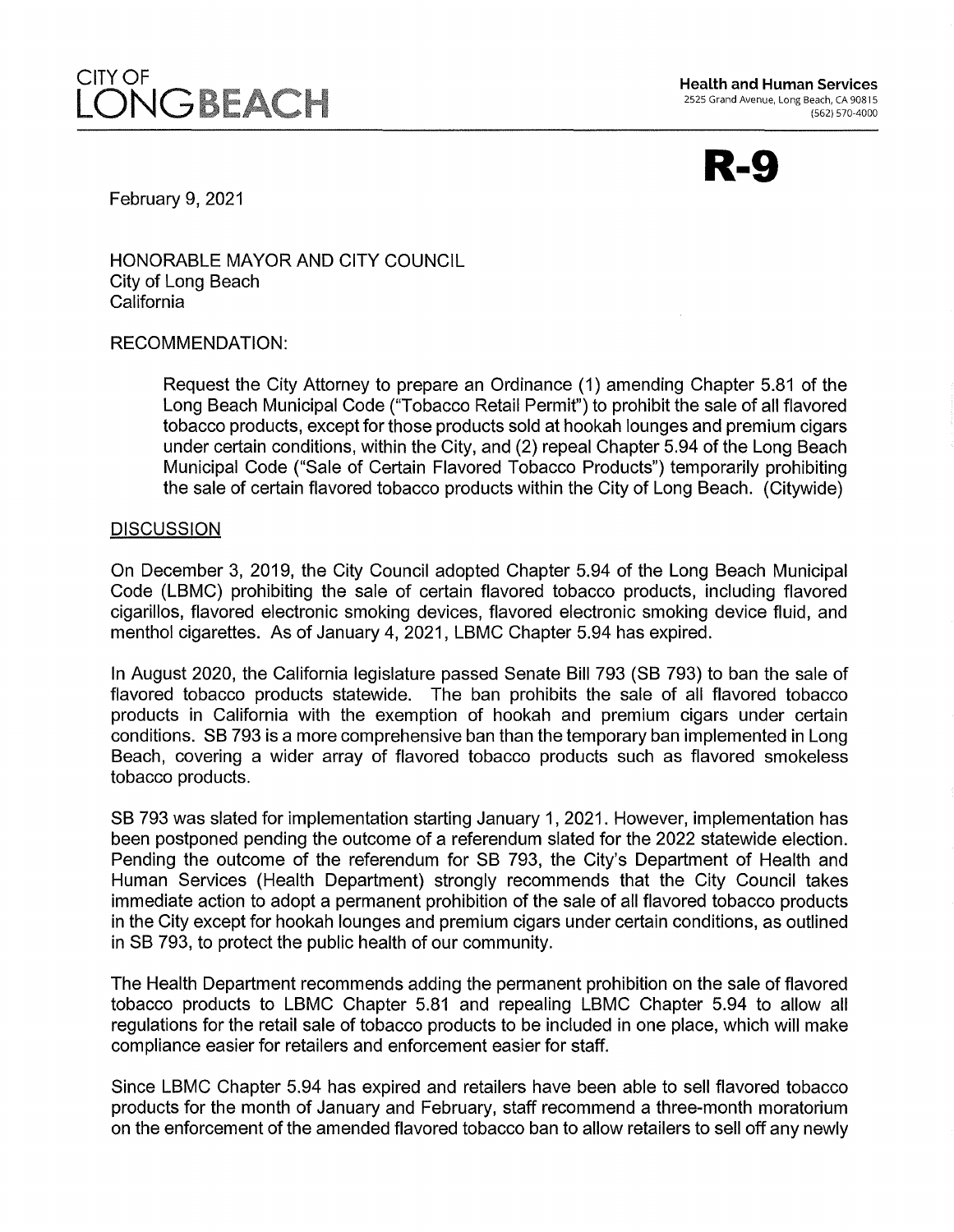HONORABLE MAYOR AND CITY COUNCIL February 9, 2021 Page 2

acquired flavored tobacco products. Furthermore, staff recommend that any City's flavored tobacco ordinance aligned with SB 793 automatically repeals if and when SB 793 becomes effective.

As of December 2020, over 60 jurisdictions in California currently regulate the sale of flavored tobacco products and many more are currently working on similar ordinances. These include local jurisdictions such as Los Angeles County, and are consistent with recommendations from the Centers for Disease Control and Prevention (CDC) and the Surgeon General.

Nationwide, youth e-cigarette use has significantly increased, nearly 20-fold in less than 10 years (from 1.5 percent in 2011 to 23.6 percent in 2020). Flavored tobacco products play a major role in the rise in youth initiation and their continued use of e-cigarettes. In addition, flavors mask the taste of tobacco and make it easier for new users to initiate tobacco use and create the false impression that a tobacco product is less harmful than it really is, leading to increased nicotine intake. As of 2017, there were more than 15,500 unique e-cigarette flavors available online in youth-friendly flavors such as cotton candy, gummy bear, and juice box. Of youth who have ever used a tobacco product, 81 percent initiated tobacco consumption with a flavored product, including vaping. Nicotine changes adolescents' brain cell activity in the parts of the brain responsible for attention, learning, and memory. The younger a person is when they start using nicotine, the more likely they are to become addicted and the more difficult it is for them to quit.

Flavorings in e-cigarettes can pose their own health risks. According to the Surgeon General, some of the flavorings found in e-cigarettes have been shown to cause serious lung disease when inhaled. Compounds that have been approved for ingestion are not proven safe to be heated and inhaled, and the heating process creates additional harmful chemicals. At least 10 chemicals identified in e-cigarette aerosol are on California's Proposition 65 list of carcinogens and reproductive toxins.

Concerns around youth uptake and health effects of flavored tobacco products are exacerbated by a lack of regulation and inadequate labeling of e-cigarettes. E-cigarette products are not regulated by the Food and Drug Administration (FDA) and are not yet subject to manufacturing standards leading to a wide variability in the type of vape products available on the market. The quality and content of ingredients varies among brands, as does the level and concentration of nicotine in e-liquid. In fact, labeling is not a reliable indicator of nicotine content as studies have found that incorrect labeling poses significant risk to consumers. In 2018, studies found that 91 percent of the e-liquids marketed as "nicotine-free" contained various levels of nicotine.

The FDA found that menthol cigarettes pose more of a risk than traditional cigarettes because menthol users may be inclined to smoke more due the masking nature of the mint flavor. Additionally, an analysis conducted by the Truth Initiative found that partial flavor bans that exclude menthol as a flavor increase the risk of flavored tobacco users switching to menthol tobacco products.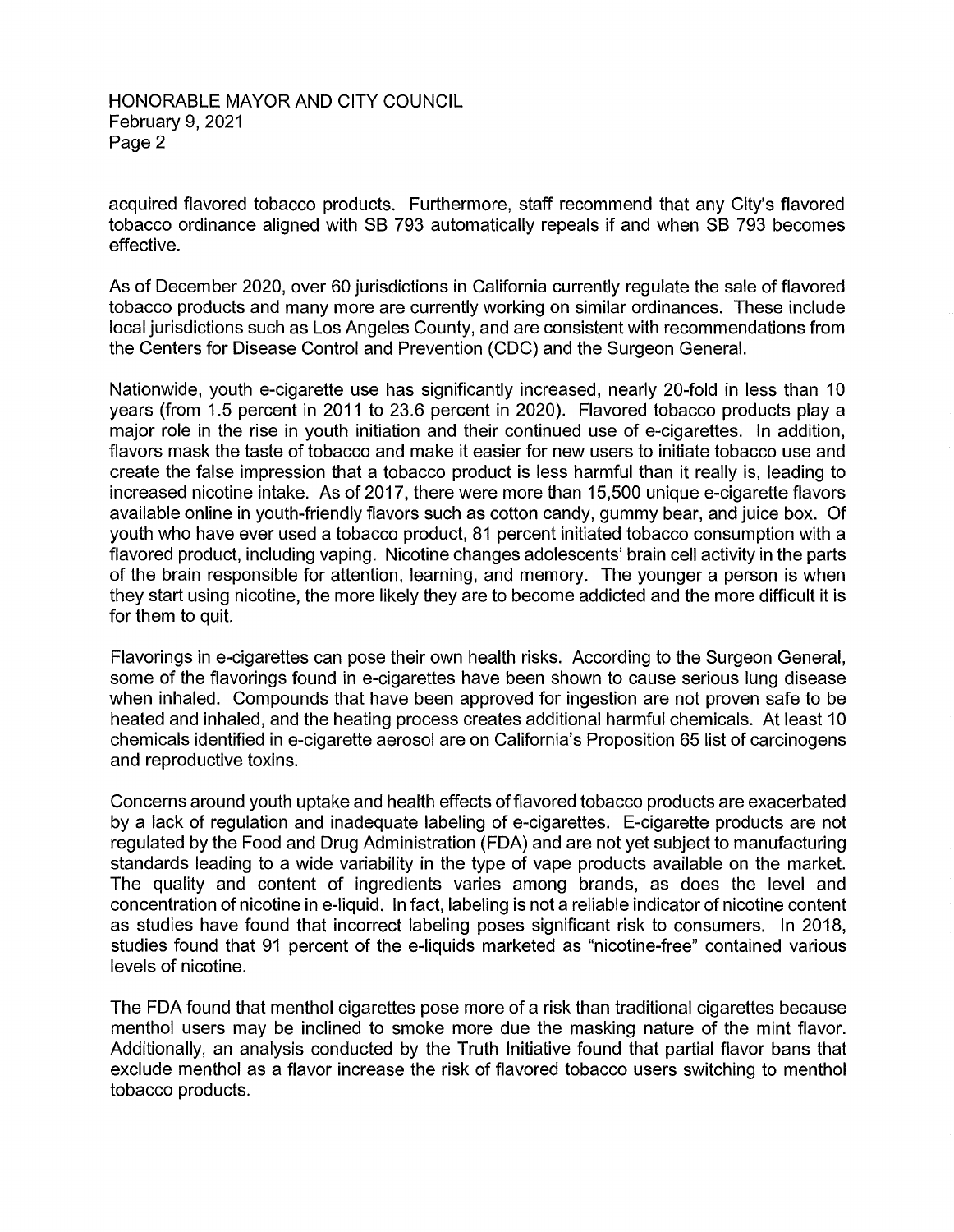## HONORABLE MAYOR AND CITY COUNCIL February 9, 2021 Page 3

Menthol cigarettes are disproportionally used by youth, women, members of the LGBT community, and communities of color. As an example, 70 percent of African American adults who smoke use menthol cigarettes as compared to only 18 percent of White adult cigarette smokers. According to tobacco industry documents, historically, tobacco companies have aggressively marketed menthol products in urban, low income, African American neighborhoods. In recent studies, menthol products and advertisements continue to be more prevalent in communities of color and low-income communities.

The rise of flavored cigars among youth is also of equal concern as each day, more than 1,400 kids try cigar-smoking for the first time. Similar to vape products, cigars are marketed in a range of flavors that are attractive to children such as candy, fruit, and chocolate. Additionally, chemicals used in flavored cigars are the same flavorings used in popular candy and drink products commonly consumed by kids. With flavored cigars being undertaxed in comparison to traditional cigarettes, cigars are a less expensive option for youth and young adult consumption.

In addition to the inherent risk of tobacco, cigar, and vape use, there is an emerging concern in regard to adverse outcomes associated with COVID-19 for users of tobacco products. In August 2020, researchers at the Stanford University School of Medicine conducted a study that shows teenagers and young adults who vape face a higher risk of developing COVID-19. The research determined that among young people who were specifically tested for COVID-19, participants who used e-cigarettes were five times more likely to be infected with the virus, in comparison to their peers who did not vape. Furthermore, information from Massachusetts General Hospital states that individuals who use e-cigarettes are at a higher risk of developing long-term lung diseases; these respiratory diseases, coupled with the fact that menthol and other tobacco flavorings found in e-cigarettes increase the severity of lung-related illness, may make it difficult for e-cigarette users to recover should they contract COVID-19. Vaping not only causes damages to the lungs, but also has detrimental effects on the body's white blood cells. These effects on the body makeit difficult to fight viral infections and consequently makes it easier for viruses such as COVID-19 to affect lung function.

Use of e-cigarette devices can also increase the spread of COVID-19. Vaping is a social activity that involves exhaling forcibly. This may propel droplets that carry viral particles from one individual to another. Where the CDC affirms that face coverings such as masks are a critical tool in fighting against the spread of COVID-19, note that acts such as vaping are incompatible with wearing a mask, therefore further increasing the risk of infection within communities. Overall, smoking and vaping are an increased concern to individual and public health during the COVID-19 pandemic.

Attachment A is a list of reference materials used to gather information and data included in this staff report.

This matter was reviewed by Deputy City Attorney Taylor M. Anderson on January 20, 2021 and by Revenue Management Officer Geraldine Alejo on January 25, 2021.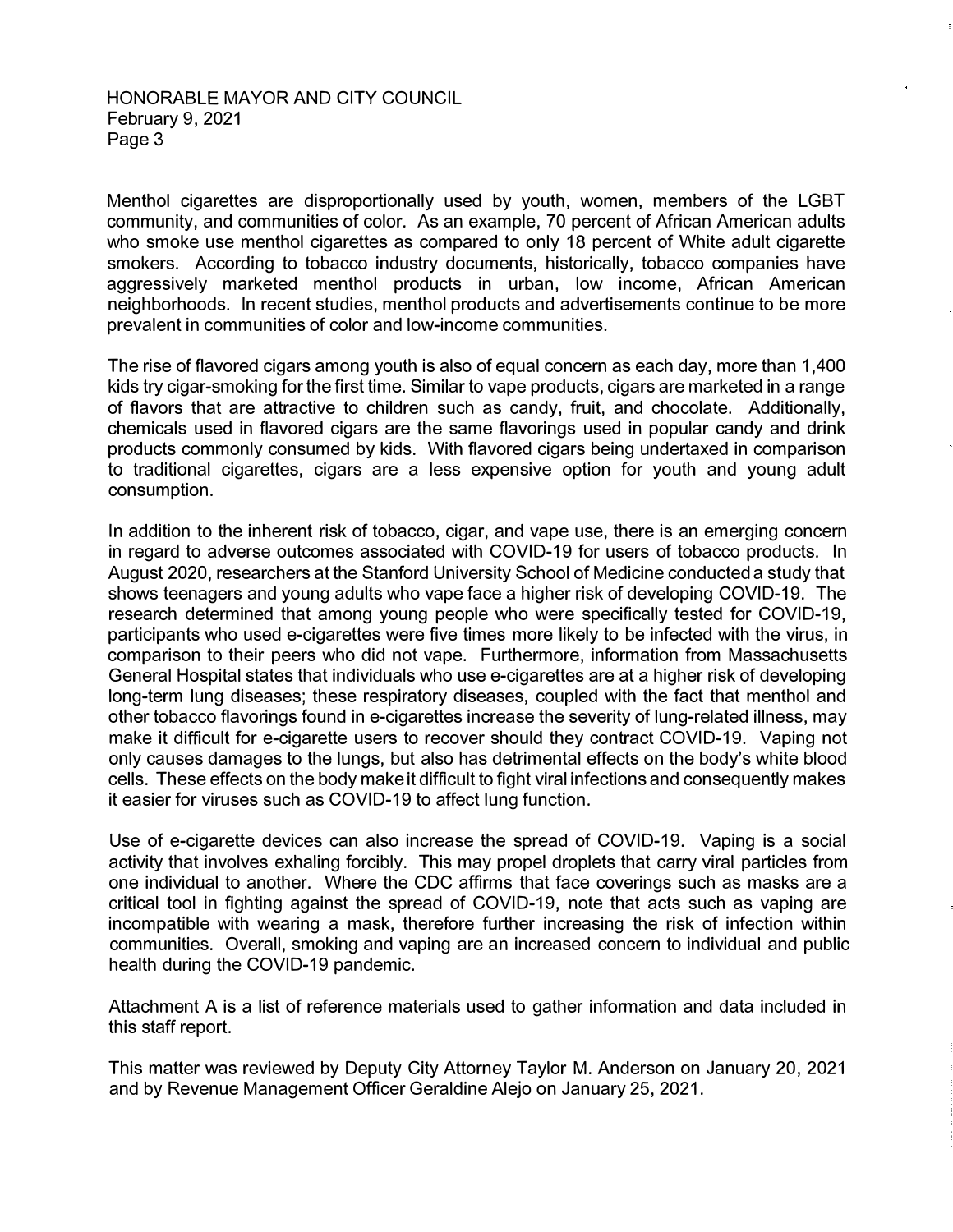HONORABLE MAYOR AND CITY COUNCIL February 9, 2021 Page 4

## TIMING CONSIDERATIONS

Per the terms of the Ordinance, the temporary ban would expire one year from implementation unless extended by the City Council. The Ordinance was implemented on January 3, 2019 and expired on January 3, 2021. City Council action is requested on February 9, 2021, to repeal LBMC Chapter 5.94 and amend LBMC Chapter of 5.81 to include a permanent ban on the sale of certain flavored tobacco products in Long Beach.

#### FISCAL IMPACT

The total annual cost of implementing a ban on certain tobacco products is estimated at \$110,000 and includes staff time related to inspections and enforcement. The cost to initially implement the ban was funded within current resources supported by inspection and permit fee revenue from the Health and Human Services Department's Tobacco Retail Enforcement Program (TREP), as well as grant funding received from the Department of Justice. Funding for the temporary ban is appropriated in the Health Fund Group in the Health and Human Services Department. Ongoing funding sources to support a permanent ban have not yet been identified and may include potential TREP fee increases to fund ongoing costs. If needed, the department will return to the City Council as part of the budget process with a request for appropriations and proposed fee changes. This recommendation has a minimal staffing impact beyond the normal budgeted scope of duties and is consistent with the existing City Council priorities. There is no local job impact associated with this recommendation.

SUGGESTED ACTION:

Approve recommendation.

Respectfully submitted,

ller l'ologi

**KELLY COLOPY** DIRECTOR HEAL TH AND HUMAN SERVICES

APPROVED:

THOMAS B. MODICA CITY MANAGER

Attachments: Attachment A - References